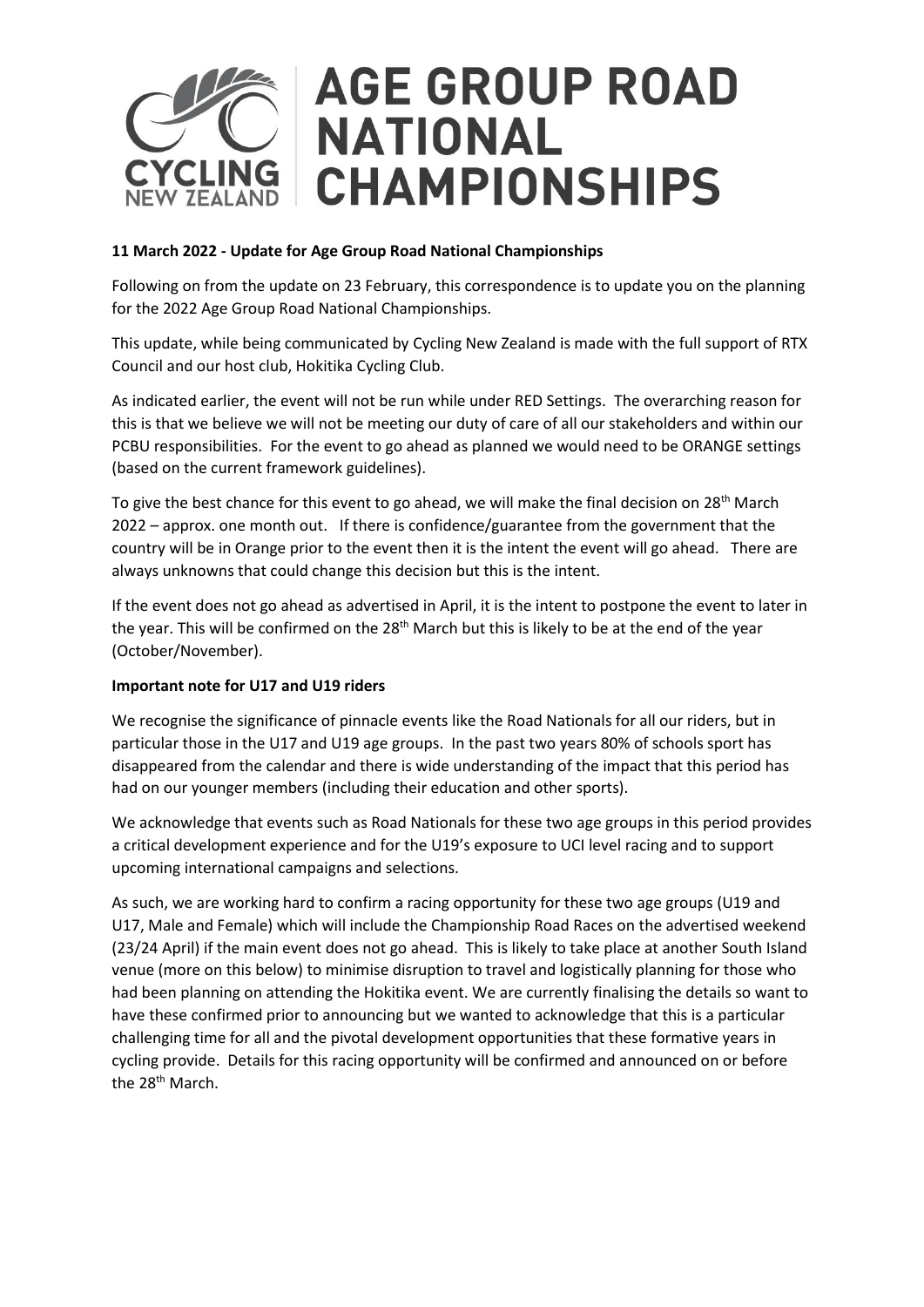### **In Summary:**

- **The event will not go ahead unless the country is in ORANGE**
- **This decision will be made on 28 March 2022**
- **The event will be postponed not cancelled.**
- **If the event is postponed, a separate race will be organised for U17 and U19 on the April date.**

Below are some likely FAQ's that you may have following this update.

### **Why do you need it to be in Orange?**

An event of this size and scale with a large amount of externally contracted essential services required to make this event safe and fair make it difficult for us to guarantee while we are all operating in the environment created by RED Settings.

At Red, we need to take action to protect our vulnerable communities and our health system from COVID-19. This environment also has significant wide spread community cases with hundreds of thousands of NZ'ers required to isolate which is putting pressure on a number of sectors and services. Bringing 600 riders and their supporters to a small town during this time and placing pressure on the existing services is not responsible. There is also significant concern that the critical services we need to deliver a safe and fair event may not be available due to these restrictions.

### **What needs to happen for the event to go ahead?**

We need to have confidence/guarantee that the risk to the country has reduced and the pressure on our health system, critical services and the community has also reduced. By being in ORANGE this provides us with this confidence.

#### **Why don't you decide now so we just know?**

This was an option, but we, along with many of you are passionate and committed to making this work if we can. From previous planning, one month prior is the latest we can make the final decision so let's give it a go! We have indicated our timelines but you are able to make a decision at any time.

# **Why can't you just run the event in RED and use 'bubbles'**

Creating defined groups of less than 100 are one part of the much wider Covid Protection Framework requirements. However, meeting the requirements and the intent of the guidelines are also one part of responsible event management. There is also significant reliance on critical services that are already under a great deal of pressure.

We recognise that the event is still 6 weeks away and that there is likely to be some change in the Covid-19 response and the flow on impact to the community but we cannot guarantee that.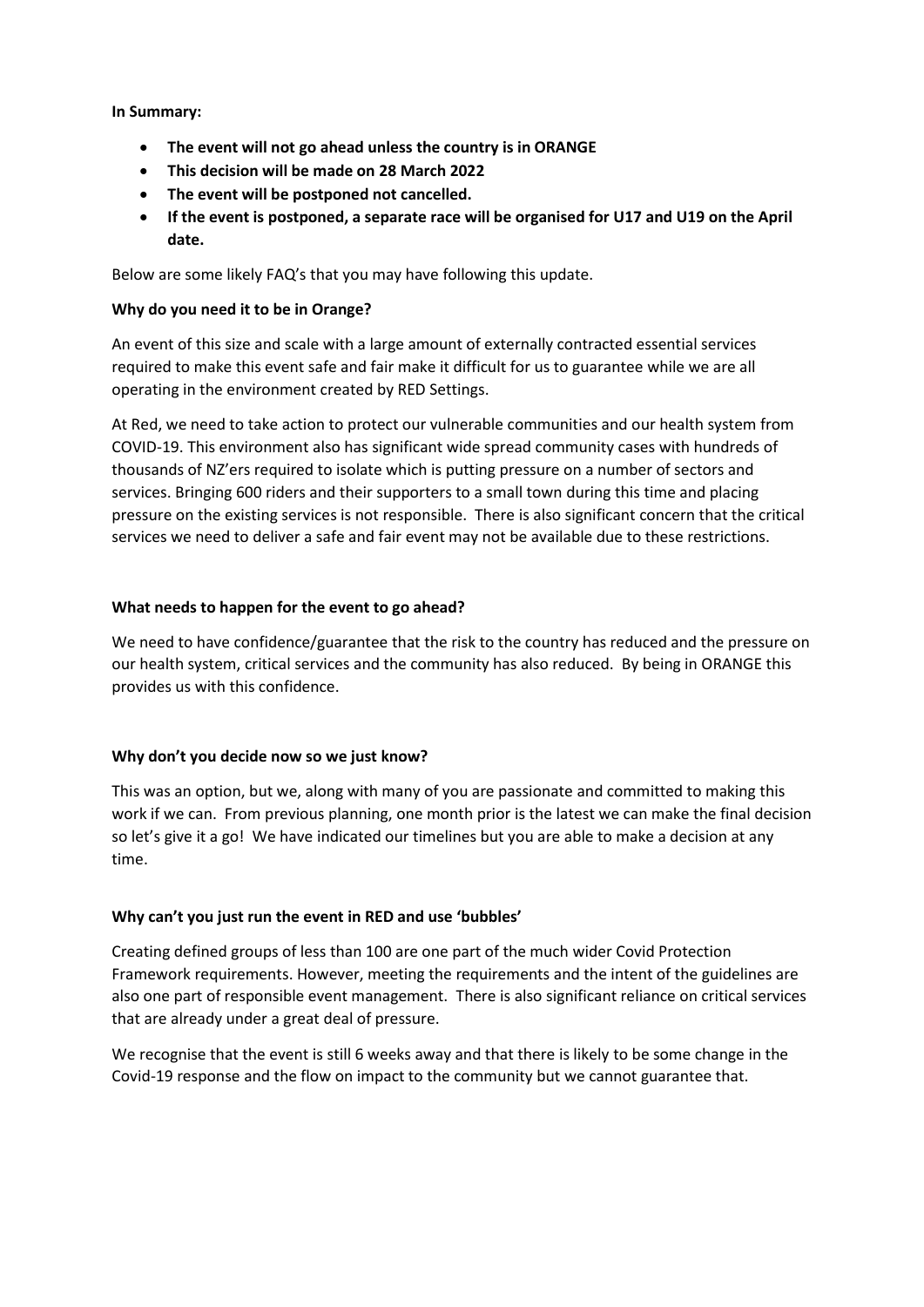### **Why can't every one take a RAT test and only attend if they are negative?**

As above, it is a much broader decision that ensuring that those attending the event do not have Covid at the time. While there are still concerns that some of our stakeholders may contract Covid-19 while at the event and we know the physical and isolating impact this will have, we can put plans in place to reduce this risk. What we cannot plan for is for critical services that become unavailable at any time and for essential community services to be under pressure for the expected riders and supporters.

### **Why is the postponement date in October/November?**

Looking at a postponement date within the next month does not give this the best chance to succeed as we will be entering more wintery conditions and the likelihood of continued disruptions with Covid-19 and the Covid Protection Framework. This is also taking on board the significant feedback following the last time this event was required to postpone that October/November was a preferred option (as opposed to July).

# **I have already entered – can I get a refund if it doesn't go ahead and I can't do the postponement event?**

At the time of the next update with the final decision, we will notify all those who have already entered on their options. This will include a full refund, a transfer to the postponement date or for U17 and U19 a transfer to the new event in April.

### **Why isn't the 'new' race for U17 and U19 going to be in Hokitika?**

Together with our host club, we are fully committed to the postponement date later in the year and wanted to acknowledge the enormous amount of work that goes into these events. To ask them to do this effectively twice is not something we want to do. In addition, some of the same reasons as above, around the requirement to bring in a number of external contractors and infrastructure to deliver a safe and fair event makes this a cost prohibitive exercise along with the concerns around the critical services being available. The club we are working with has put forward a 'turn-key' solution, using an existing and tried course, their own STMS personnel and equipment, timing etc. As this is all provided by the club this enables them to 'scale up and down' at short notice and also offers more of a financially viable outcome and minimises the reliance on external contractors.

#### **Why can't you do U15 or Masters at this new event?**

While we acknowledge that this is a pinnacle event for all our riders, simply moving the entire event to another venue just moves the issues above that have resulted in the event being postponed. To give the proposed event the best chance to succeed we need to be able to limit the size and scale of the event as this will be going ahead in RED settings.

This will keep numbers down to a manageable size and also assist with us being able to deliver the event within the new club's own infrastructure and resources (and the venue availability).

#### **Why are you only going to offer a road race? What about the TT?**

While we value and recognise the status of the Time Trial, to give this new event the best chance to succeed within the time frames and constraints it was decided to concentrate on being able to deliver a road race. It is intended that the U17 and U19 Time Trial Championship race will still be offered at the postponed date.